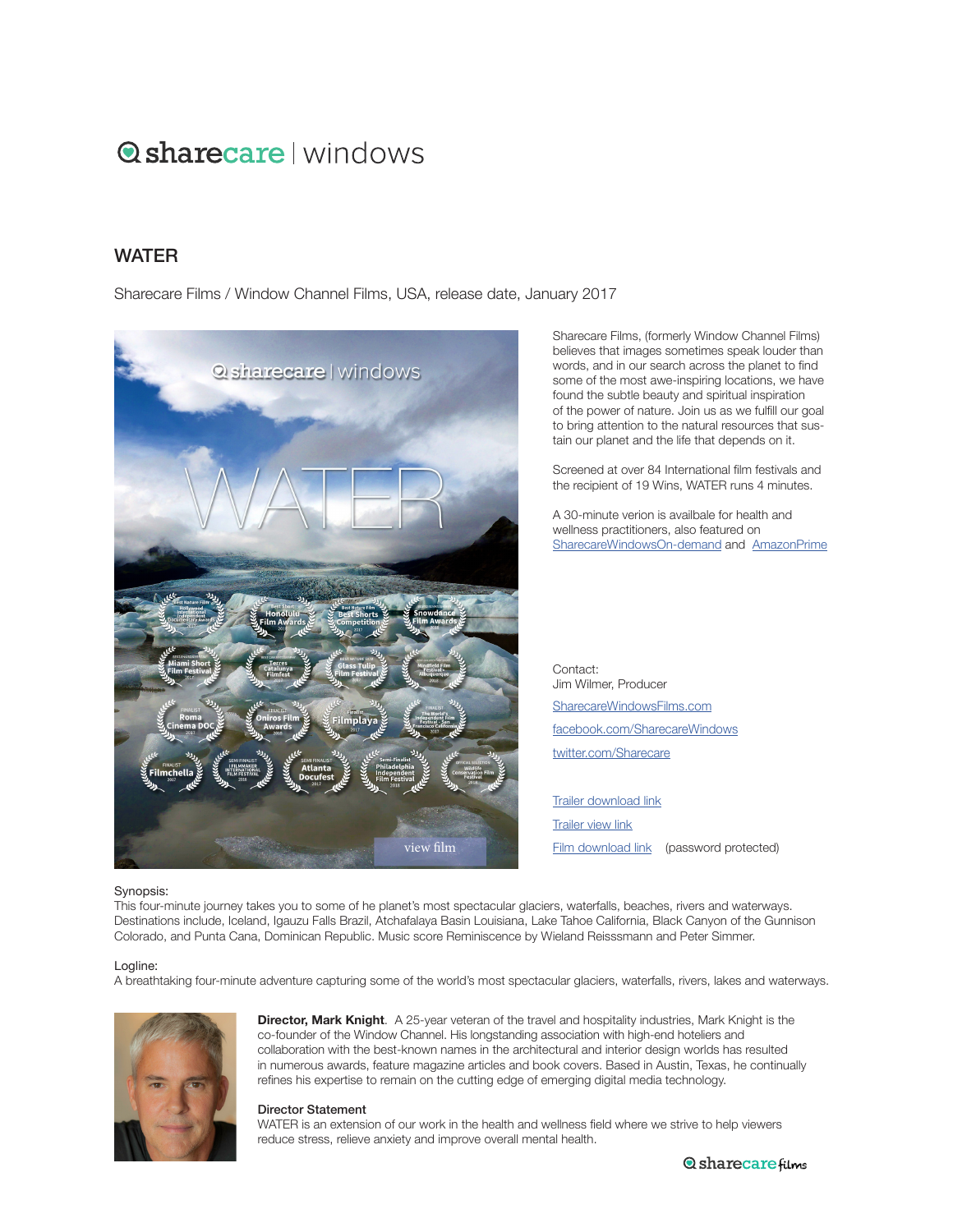### Screenings & Awards

Best Family Film, KAPOW Intergalactic Film Festival, Los Angeles 2018 Best Documentary Short, Knight of The Short Film, Antwerp 2018 Best Documentary Short, Honolulu Film Awards 2018 Best Documentary Short, Mindfield Film Festival Albuquerque, 2018 Best Cinematography, Snowdance Film Awards, 2018 Best Music, Documentary Short Film Festival Toronto, 2018 Best Cinematography, Terres Catalunya Eco-Tour Film Festival, Spain 2017 Best Nature Film, The Glass Tulip Festival, US 2017 Best Nature/Landscape, Hollywood International Independent Documentary Awards, US 2017 Best Environmental, Miami Short Film Festival, Miami, US 2017 Award of Excellence, Best Shorts Competition, San Diego, US 2017 Finalist, London Film Awards, London UK, 2018 Finalist, Filmchilla, Haiku, HI 2017 Finalist, The Worlds Independent Film Festival, San Francisco US 2017 Finalist, Roma Cinema DOC, Rome, Italy 2017 Finalist, Oniros Film Awards, 2018 Semi Finalist, I Filmmaker International Film Festival 2018 Semi-Finalist, Atlanta Docufest, Atlanta, US 2017 Semi-Finalist, Philadelphia Independent Film Festival 2018 2018 & 2019 Official Selection, Sonoma International Film Festival, Sonoma CA 2019 Official Selection, Flagstaff Mountain Film Festival, Flagstaff, AZ Official Selection, Short and Sweet Film Festival, Vineyard, UT Official Selection, Nature Track Film Festival, Los Olivos, CA Official Selection, Golden Gate International Film Festival, San Jose, CA Official Selection, Fresh Coast Film Festival, Markquette, Michigan Official Selection, Silver State Film Festival, Las Vegas, Nevada Official Selection, Västerås Filmfestival, Sweden Official Selection, Hollywood Sun Awards, Los Angeles Official Selection, Oceanside International Film Festival, Oceanside, CA Official Selection, Chandler International Film Festival, Chandler, AZ Official Selection, A2F2 Wild and Green Shorts Film Festival Official Selection, Silicon Beach Film Festival Official Selection, Seattle Transmedia & Independent Film Festival Official Selection, Park City International Film Festival Official Selection, Mendocino International Film Festival Official Selection, Austin Micro Short Film Festival. Official Selection, Rome Independent PRISMA Film Awards Official Selection, Miami Independent Film Festival Official Selection, Durango Independent Film Festival Official Selection, Wildlife Conservation Film Festival Official Selection, Thunderdance Film Festival, London Official Selection, New Jersey Indian & International Film Festival Official Selection, Berlin Flash Film Festival Official Selection, San Luis Obispo Film Festival Official Selection, LA Live Film Fest Official Selection, Solar Cinema Malta-Touring Festival Official Selection, Elements Film Festival-Vancouver Official Selection, Webdance Film Festival Official Selection, Filmplaya, CA Official Selection, Chicago Independent Film (+TV) Festival Official Selection, Chambal International Film Festival, India Official Selection, San Luis Obispo International Film Festival Official Selection, St. Lawrence International Film Festival Official Selection, Gasparilla International Film Festival Official Selection, Norwegian International Seagull Shortfilm Festival Official Selection, Documentary Short Film Festival Official Selection, American Documentary Film Festival Official Selection, Flagler Film Festival Official Selection, White Nights Film Festival (Russia)